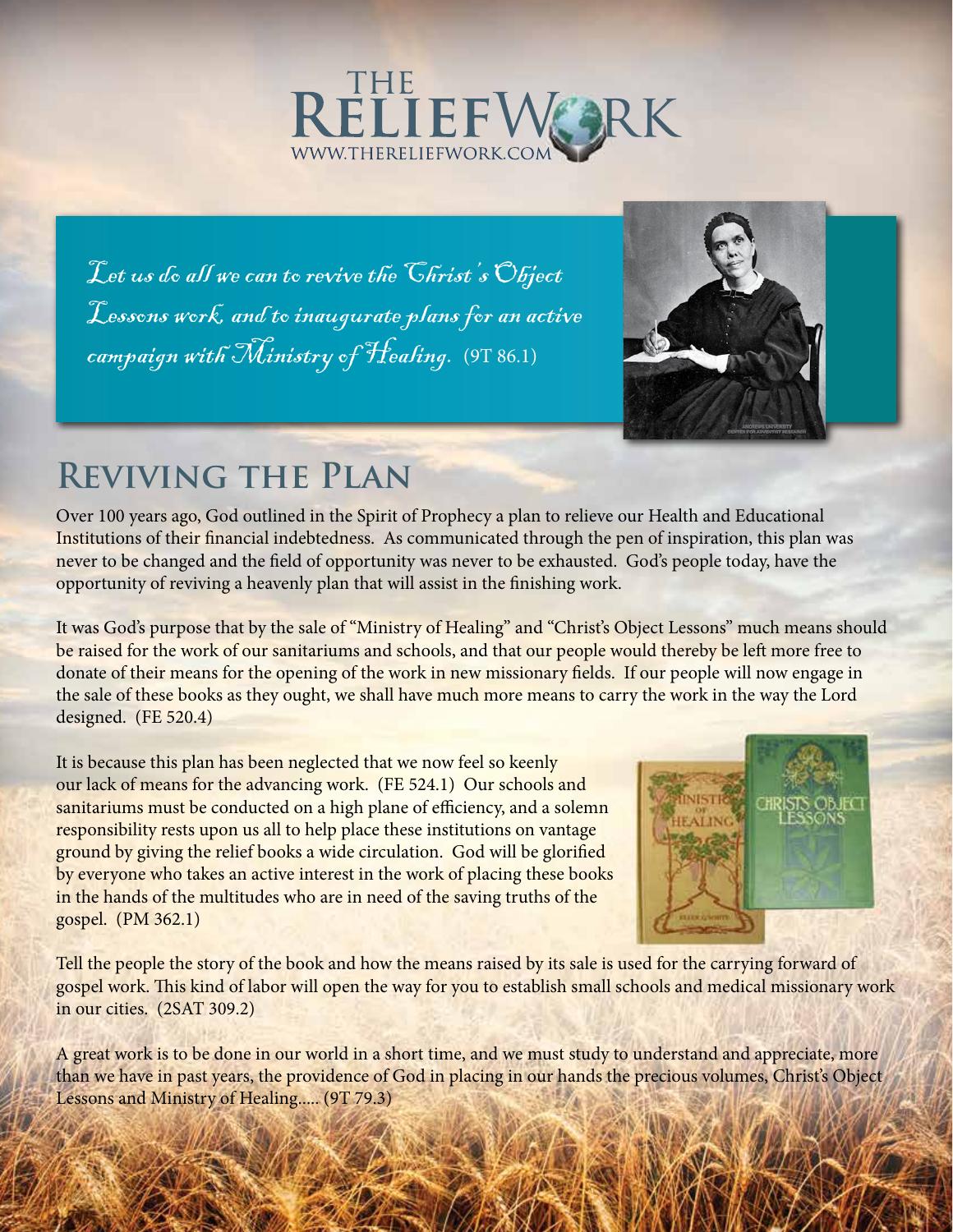## **Purpose of the Plan**

Space will not permit the vast counsel provided or the many benefits received from this inspired plan. The following are just a few areas of specific purpose and promised benefits:

#### **Training for Soul Winning**

Light has been given me that in every possible way *instruction should be given* to our people as to the best methods of presenting these books to the people. (FE 521.1)

*Urge every Seventh-day Adventist family to awaken and to become the Lord's missionaries.* Consider the books that the Lord has placed in your possession for the relief of our schools and sanitariums. Many opportunities have been given you to show that you appreciate the truths revealed in these books. If these precious volumes are appreciated as they should be, self-denying efforts will be made to bring them to the notice of the people. (PM 365.3)

## **Financial Relief of Institutions**

When this work is entered into with the earnestness which the times in which we live demand, *the indebtedness that now rests upon our schools and sanitariums will be wiped out*, and the people who are now being called on to give of their means to support these institutions, will be free to donate their offerings to missionary work in other needy places. (LLM 261.4)

If our people will now engage in the sale of these books as they ought, we shall have *much more means than we now have* to carry the work in the way the Lord designed that it should be carried. (9T 80.2)

## **Unity Amongst Churches**

The movement I have suggested will result in reconciliation. *It will unify the churches.* (PM 365.2)

## **Additional Benefits**

- General Fund Created for establishment of New Schools and Sanitariums
- Patients may be brought to Sanitariums who could not otherwise attend unaided
- Students enrolled in our training Schools and able to meet their individual expenses
- Many will enter General Canvassing Force as a result of this program
- Increased volume of Regular Business for our Publishing House

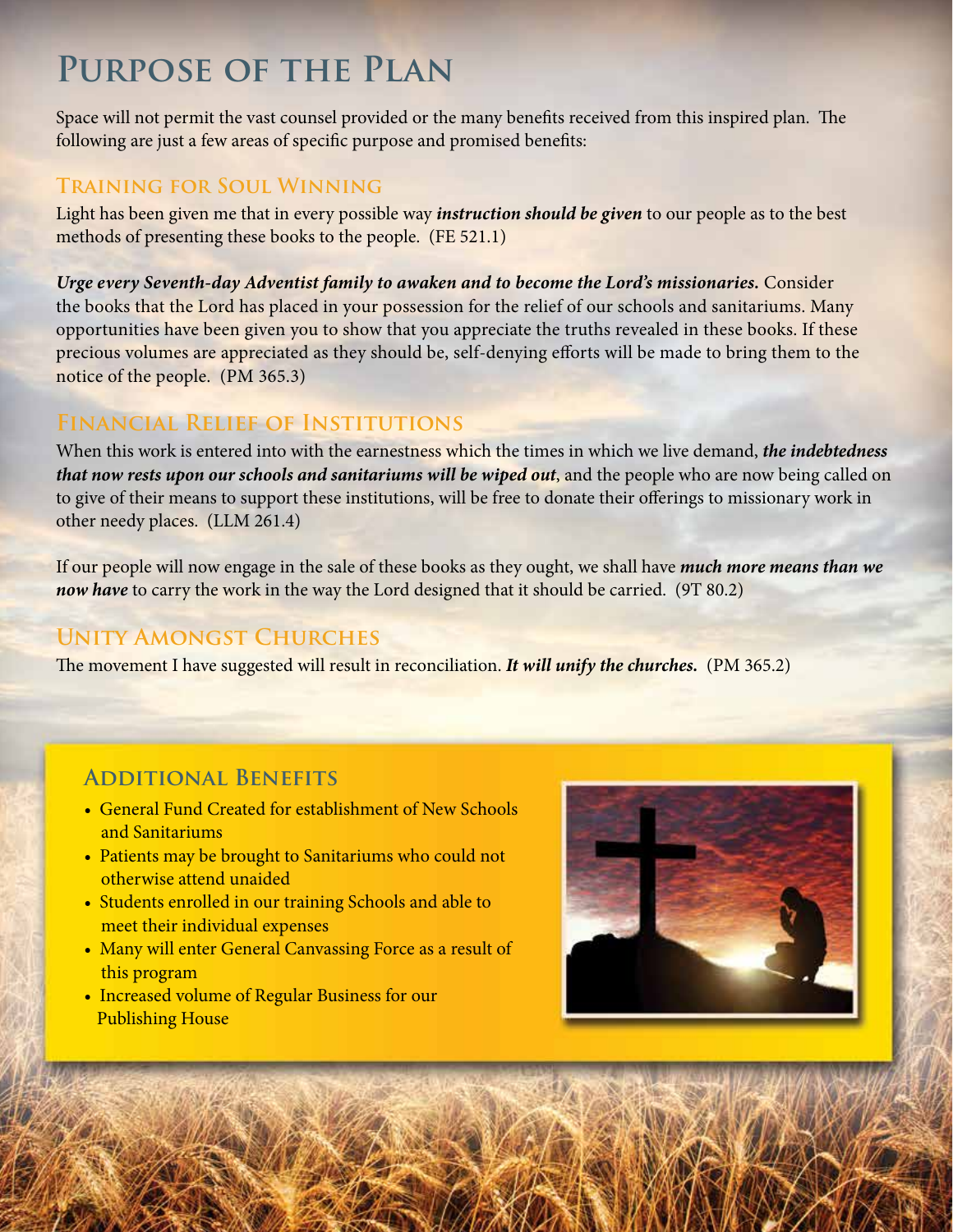# PROJECT STATUS

The past year has been an exciting time as we have studied through the inspired writings on how to handle the "Relief Books". It is our desire to follow heavens blueprint for their creation, production and distribution. In parallel with production, underway is the development of the overall training program. This will be used for all interested Workers and Institutions to successfully carry out Heaven's plan in the presentation of these books to the world.

#### **Relief Books - Creation**

*Christ's Object Lessons* and *Ministry of Healing* will be produced in the MagaBook format and canvassed as companion books. Christ's Object Lessons in its entirety is not currently available in this format and Ministry of Healing is no longer being published in like format. Cover design has been completed for both books and final text layout, proofing and editing is underway. Completed files for production are scheduled for Q3 2014, with an initial printing of 10,000 books.

#### **Relief Books - Production**

A meeting was held with Remnant Publications to review The Relief Work. Strong interest was expressed to assist in the production and guidance provided as to next steps for creation LESSONS & LIFE of the books. Remnant Publications has been selected to print both books and we appreciate all their assistance in preparation for production. The Spirit of Prophecy speaks clearly on how we should be considerate of the needs of our publishing houses. "Judicious plans should be laid to relieve other institutions that are in pressing need of help. The Lord would not have us lose sight of the welfare of any of his appointed instrumentalities for the diffusion of light." (To Conference Officers and Managers of our Schools PH161 3.1) We believe that through this project, God will lead many to enter the General Canvassing Force and thus increase the volume of Regular Business for the Publishing House.

WISDOM GREAT

## **Relief Books - Distribution**

Supporting Health and Educational Training Institutions of the Seventh-day Adventist Church will be the initial channels for distribution. A Pilot Project will be launched in 2014 for the training and development of Project Leaders. These individuals will be deployed to assist institutions who have expressed an interest in The Relief Work. Project Leaders will also be trained in implementing The Relief Work in localities where new institutions are being developed.